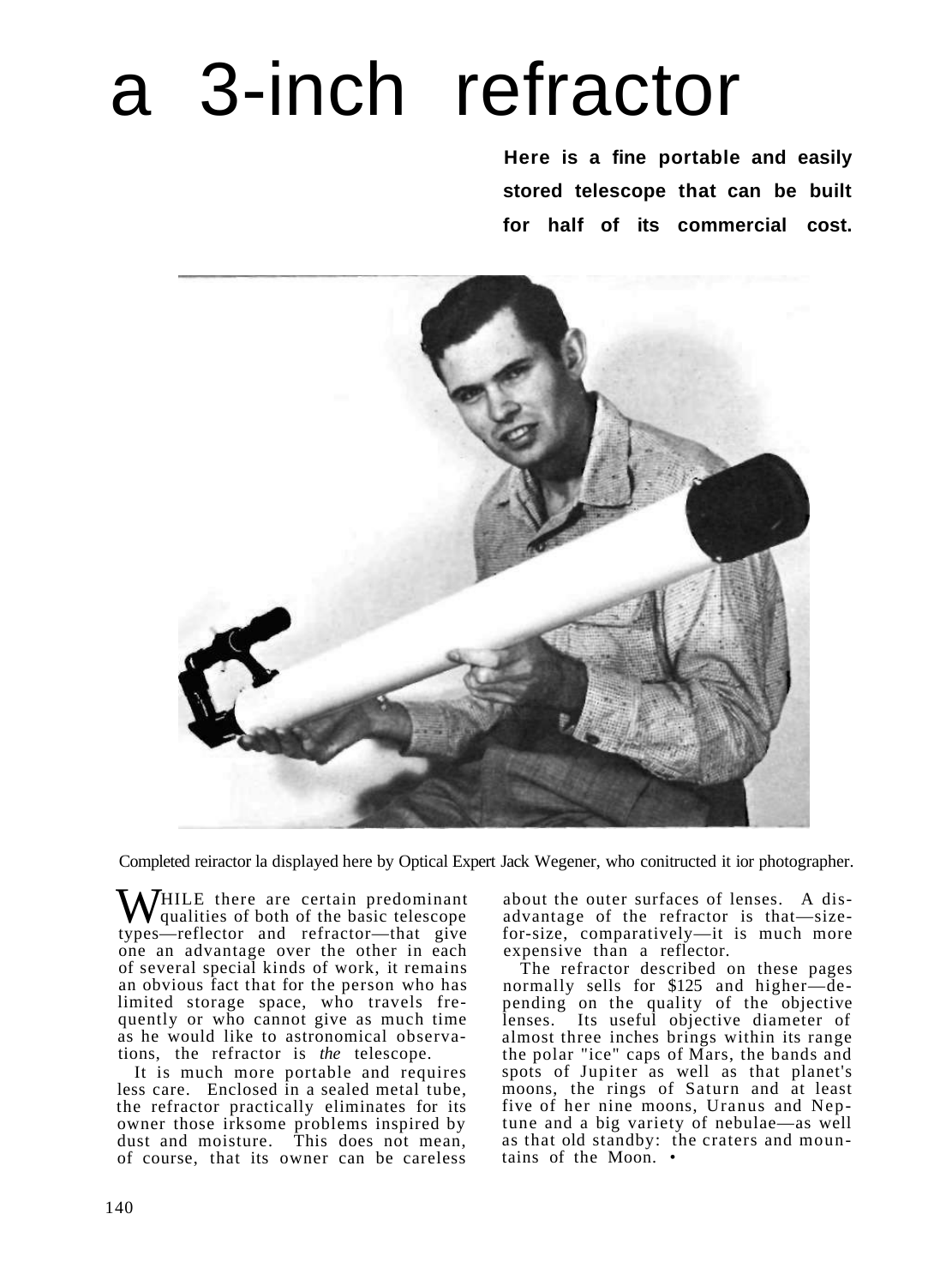## MATERIALS-COST LIST

| 3-inch color corrected, air-spaced<br>achromats, mounted in cell | \$42.95 |
|------------------------------------------------------------------|---------|
| 3-inch o.d. aluminum tubing,                                     |         |
| 48 inches long                                                   | 6.00    |
| Refractor rack and pinion evepiece                               |         |
| mount                                                            | 12.95   |
| Finder                                                           | 8.00    |
| Miscellany (cardboard, black paper,                              |         |
| screws, bolts, etc.)                                             | .25     |
|                                                                  |         |
|                                                                  |         |

**C7015** 

These prices are quoted by Edmund Scientific. Co. Barrington, N. J. No eyepiece is included. Recommended are 28 mm focal length Kellner, \$7.95. Alternate recommendations are the 1/2-inch Ramsden at \$4.50; and 1/4-inch Ramsden at \$4.75

**ASTRONOMY** 

All photos in this chapter are by Ed Pryor, with<br>cooperation of Edmund Scientific Company

Below are basic parts of scope. Moving from left. clockwise, they are refractor rack-and-pinion eyepiece mount. hardware, paper lens-stops, black construction-paper, cardboard tubes for stops, aluminum tubing, black felt paper, eyepiece, finder and mount. 1 of 2 achromatic lenses and lens cell.

Diagram courtesy of<br>Hayden Planetarium,<br>American Museum<br>of Natural History

Diagram shows in simplified way how light is refracted through objective lenses: it comes in scattered, is then bent straight.

Lens-stops are of extreme importance in refractor, are cut from black paper after tracing size with compass.

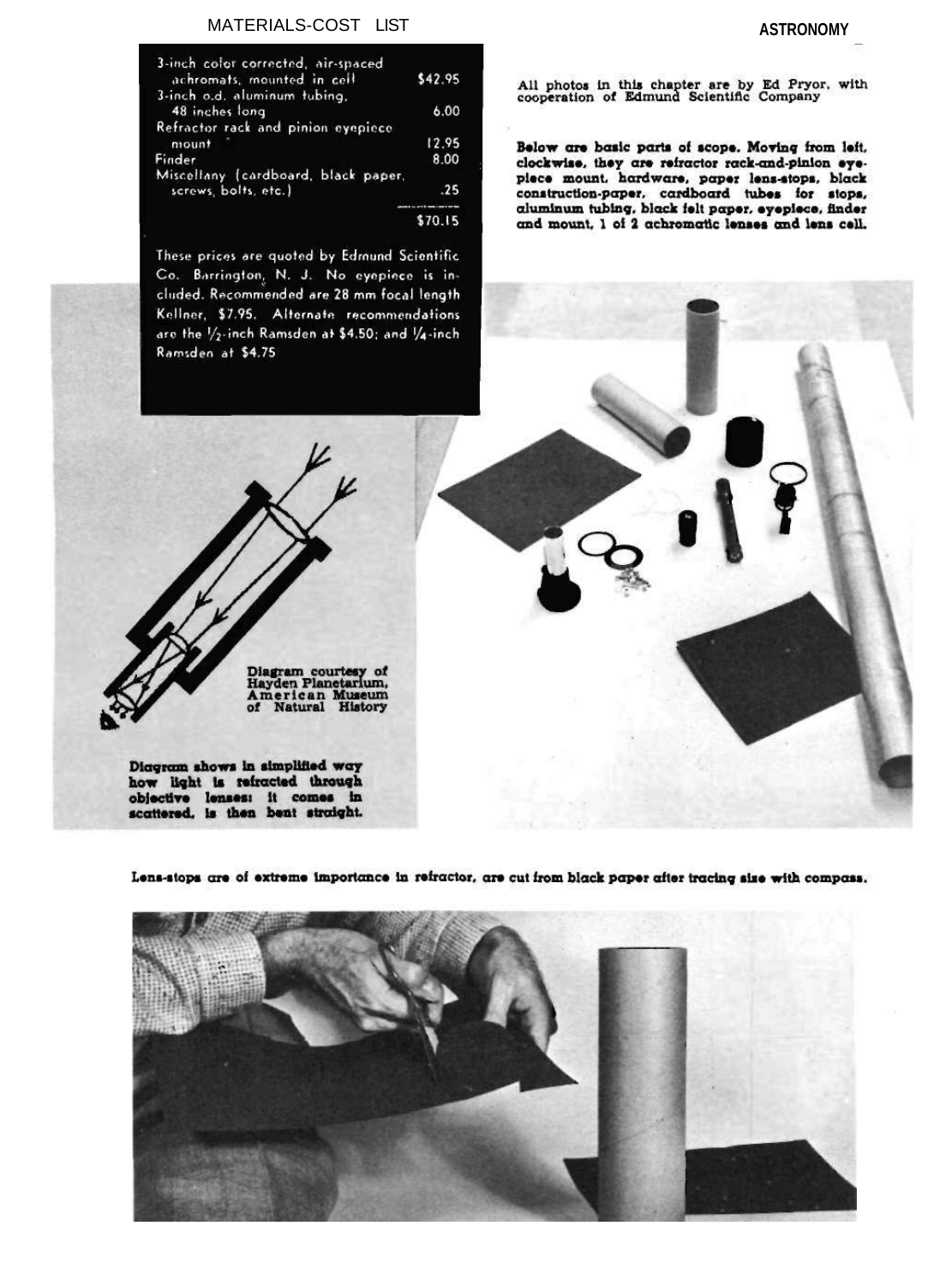



**Here, stop Is being set In place. Stops are used at both ends of first tube, one or both end\* of a second (study diagram across bottom of this page).** 

**Lens-stops** *are* **cemented onto ends of cardboard tube, but first tube Is deadened inside with black felt paper, which also Is cemented and smoothed.** 



**Measure distance to approximate center of inner stop-tube with long rule: hold scope-tube toward light, then peer inside and mark point on outside.** 

**Diagram here shows position of stops and way cone of light Is focused by lenses. Stops are required so that light is not dissipated away from cone and doesn't scatter before entering eyepiece, thus dimming the image. Most important stop is No. 2 at scope-tube middle: hole-diameter must be 2 in. Stop in front of it (No. 1) is 2V« in. diameter and stop No. 3 is 1% in. diameter. Cut these stop-holes carefully with a razor.** 





**First lens-stop tube is slid into metal tube of telescope: cardboard tubes must be Just the right diameter to fit snugly, can be bought for few cents.**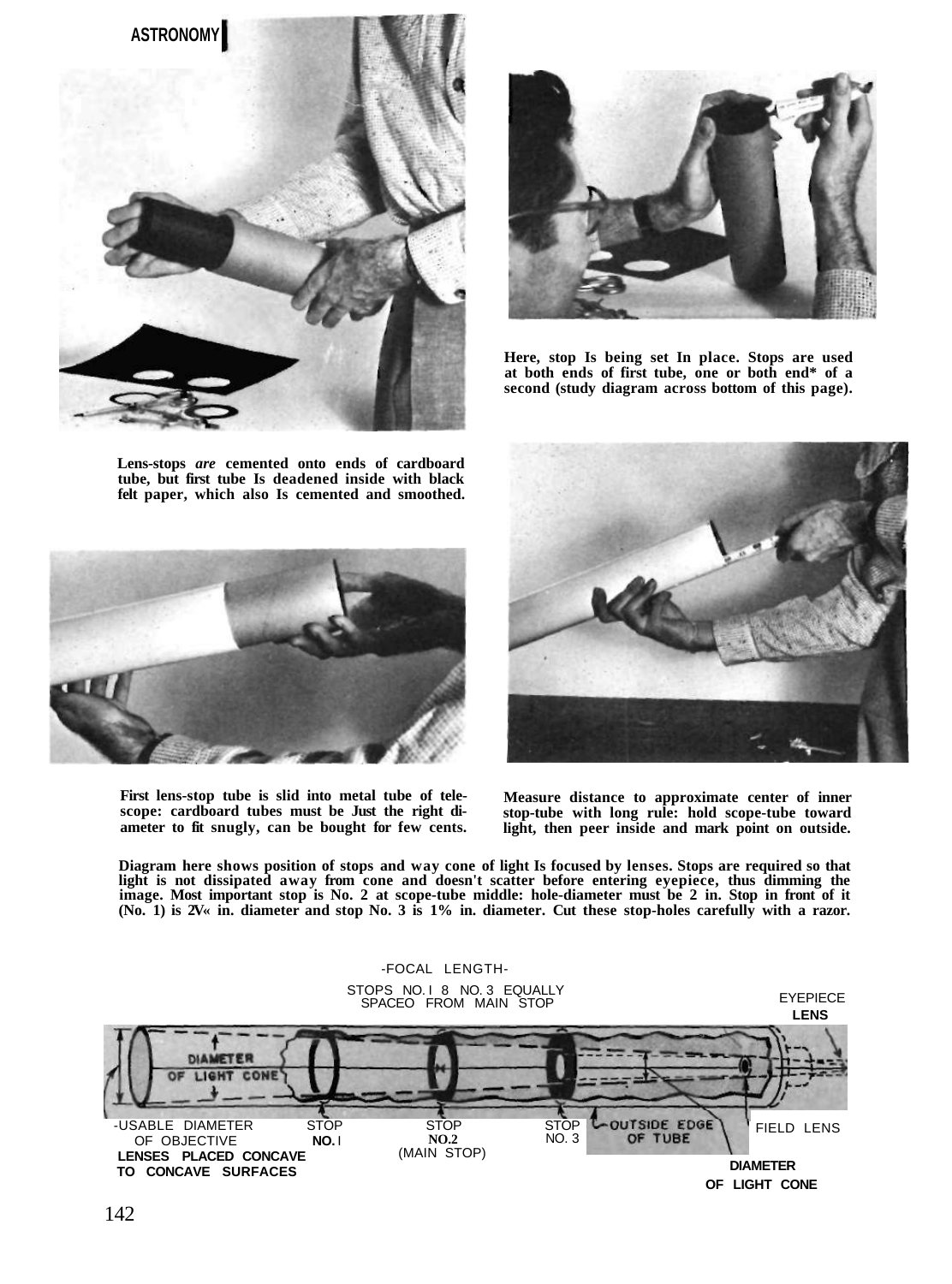

Hole is drilled at marked point in aluminum tube, right through cardboard tube. Notch a strip of wood (or bend heavy wire into loop) to hold machine-screw, which is then guided from inside tube and inserted in hole. Nut is then tightened from outside. Whole process is repeated with the second cardboard stop-tube.



Long screws (11/2 in.) should be used on previous steps, since screws will also serve to mount the telescope on tripod-head. But now attach lens-cell.



Holes are first drilled in lens-cell casing and aluminum scope-tube, then casing is made tight at front end of scope, using a wrench as shown above.

Now comes a tricky part of operation. Objective lenses must face concave-suriace to convex. Slide one gently over other: right way creates suction. Edges of lenses are often marked with arrows: these should point toward each other. Next, 3 small squares of black paper are spaced around lens.



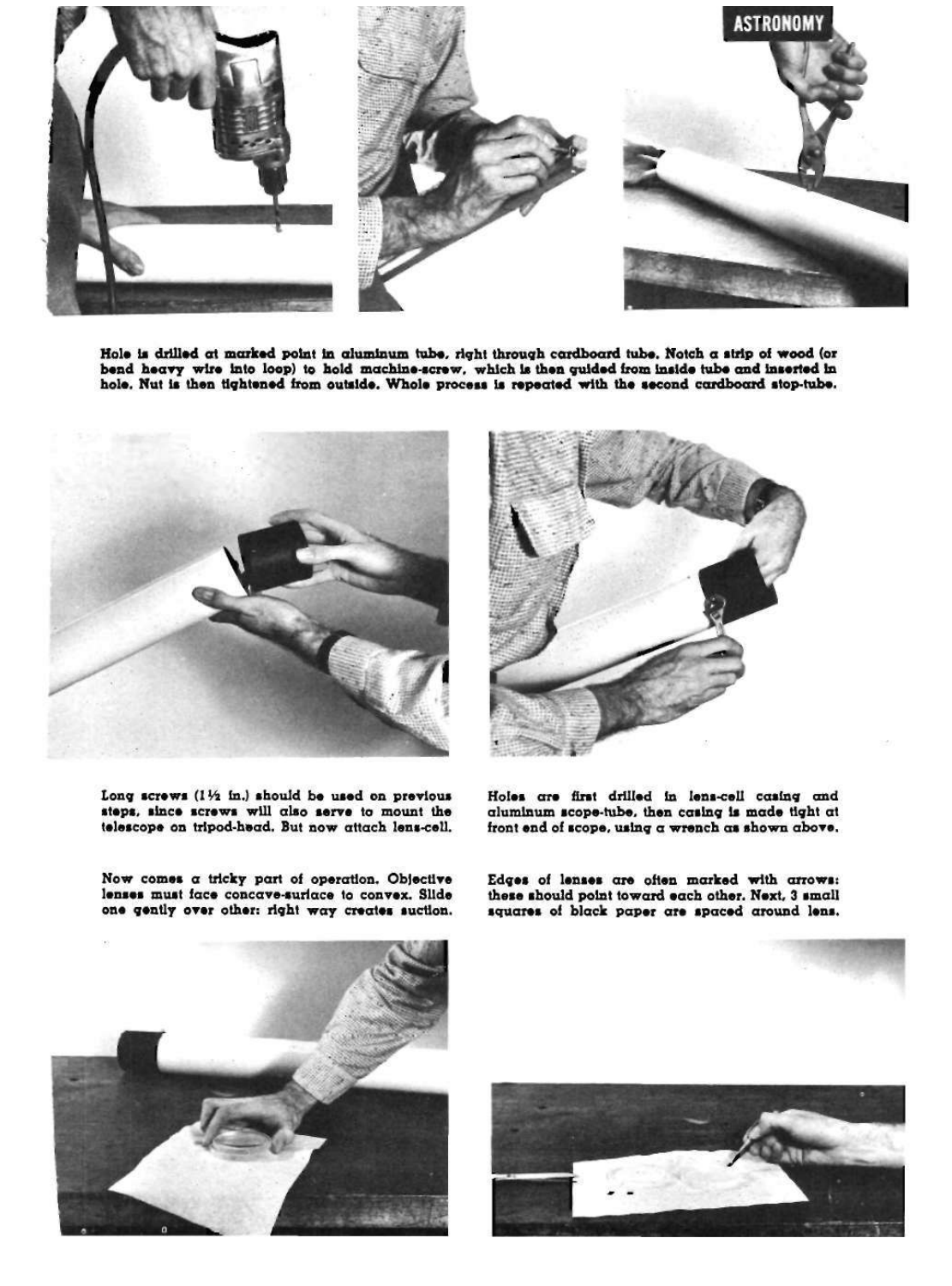

Separators provide air pocket between lenses. Place second lens carefully over one with separators. Both lenses should be resting on heavy tissue.



Lenses are then very carefully scooped up by sliding hand under tissue cloth. With other hand, lower cell casing evenly and gently over lenses.



Another way to get lenses into cell is like this: using tin can or any sturdy cylinder as base. cover the cylinder with clean handkerchief, tissue.



Place lens with separators in place on tissue or handkerchief. Then place other lens on top. Be sure that "fiint" lens is on top. It is thickest.

Then steadying telescope-tube with both hands. lower it carefully over both lenses, as shown here. If cell is not straight, it will cause lenses to jam.

After casing of lena-cell is over lenses, slide fingers beneath cylinder and lift tissue, pressing lenses up into cell part way. Turn tube over slowly.